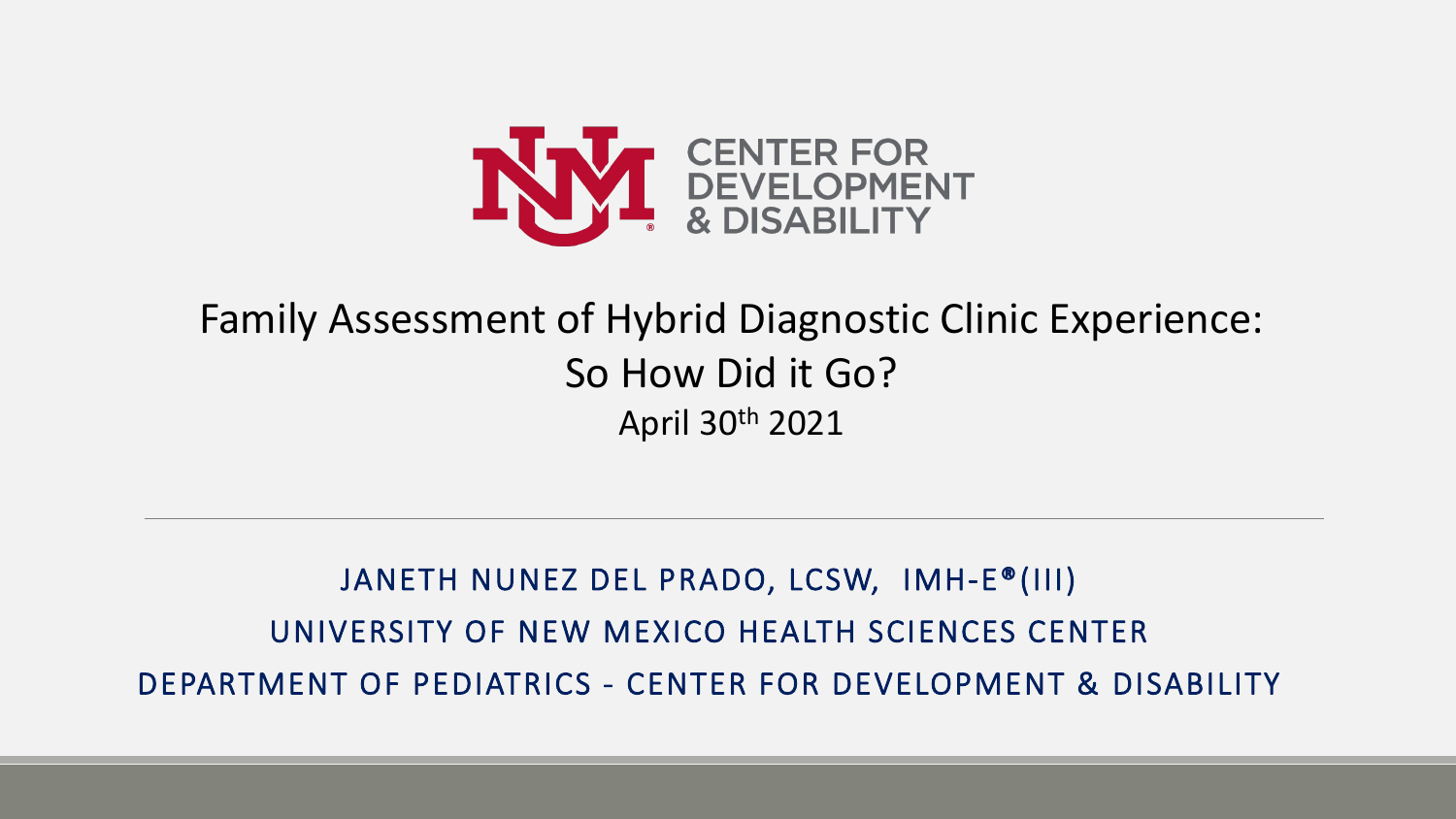## **Outline**

- **External Problem-Framing**
- **◆ Brief Literature Review**
- **Survey Results**
- Future Directions





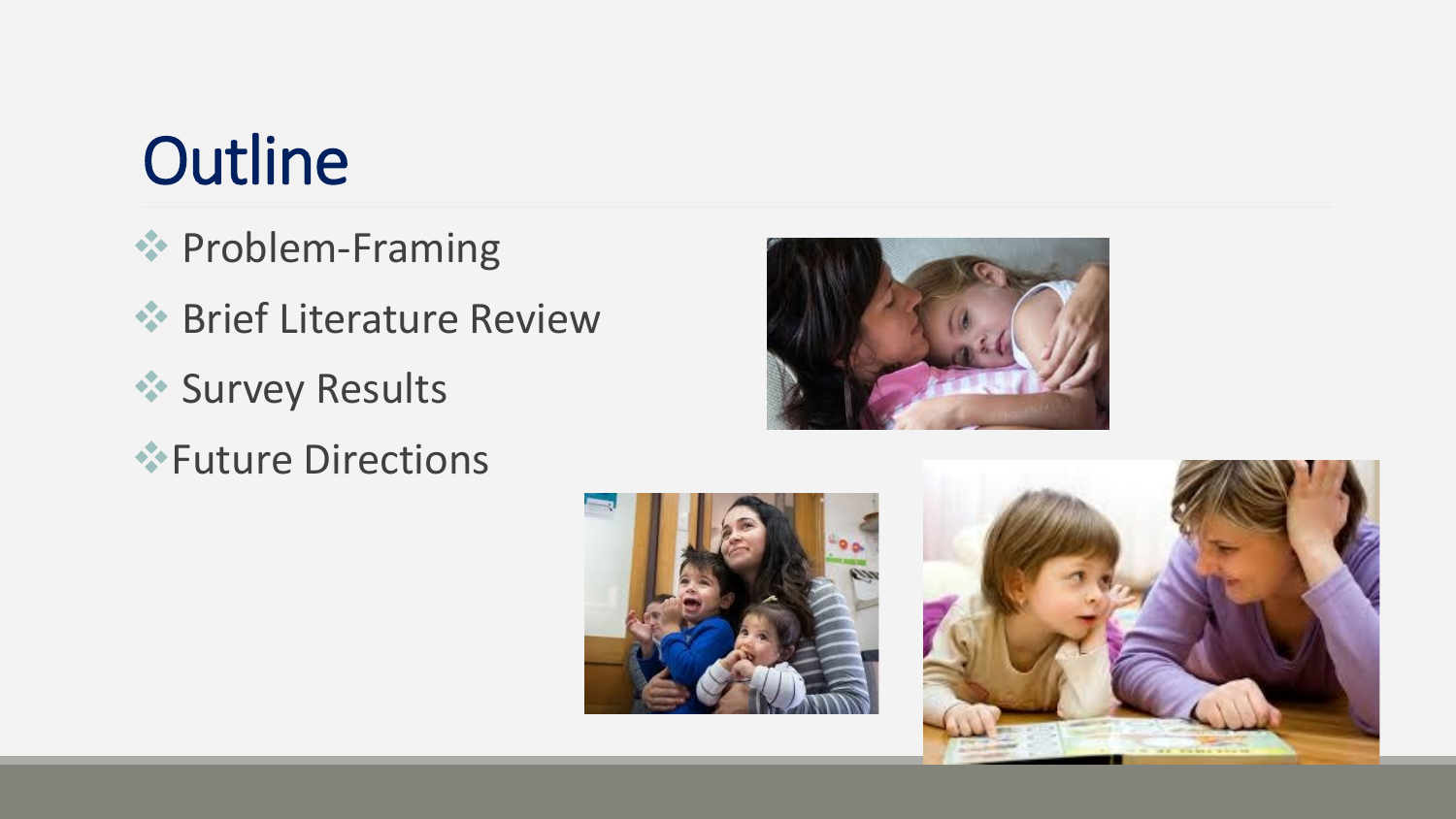### **Competencies**

 Competency 1: Family-Centered/Culturally Competent Practice

Competency 2: Interdisciplinary practice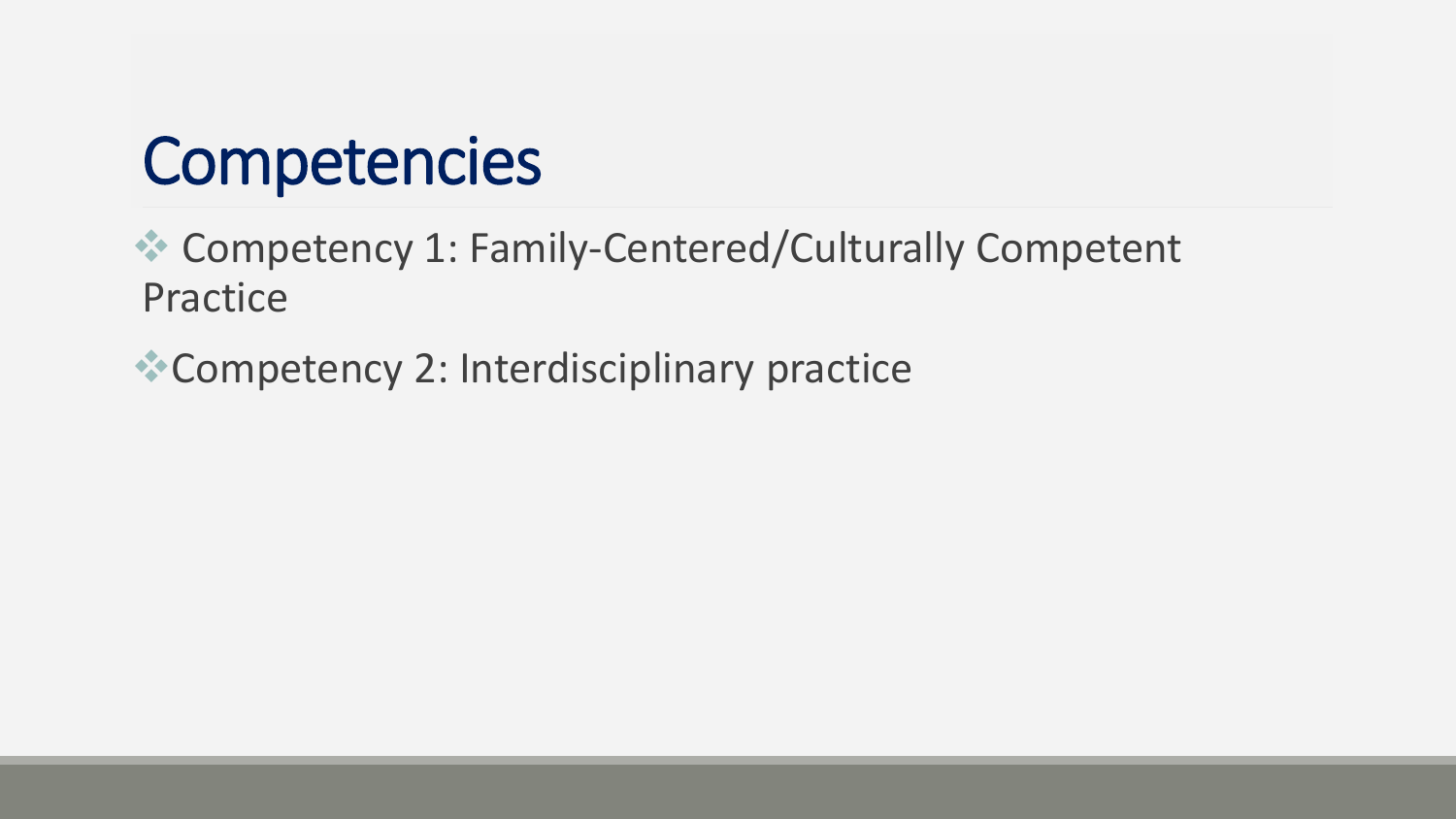# Problem – Framing

COVID-19 had unprecedented impact on service access and delivery to people with a disability

Un-anticipated (?) emergence of pandemic gave agencies little time to develop new assessment models

Pre-Covid desire to offer more flexible assessment procedure - but reluctance!

CDD has developed hybrid model for clinic evaluations

Is it acceptable to families?

Anecdotally - yes

#### **But what do the data show??????**

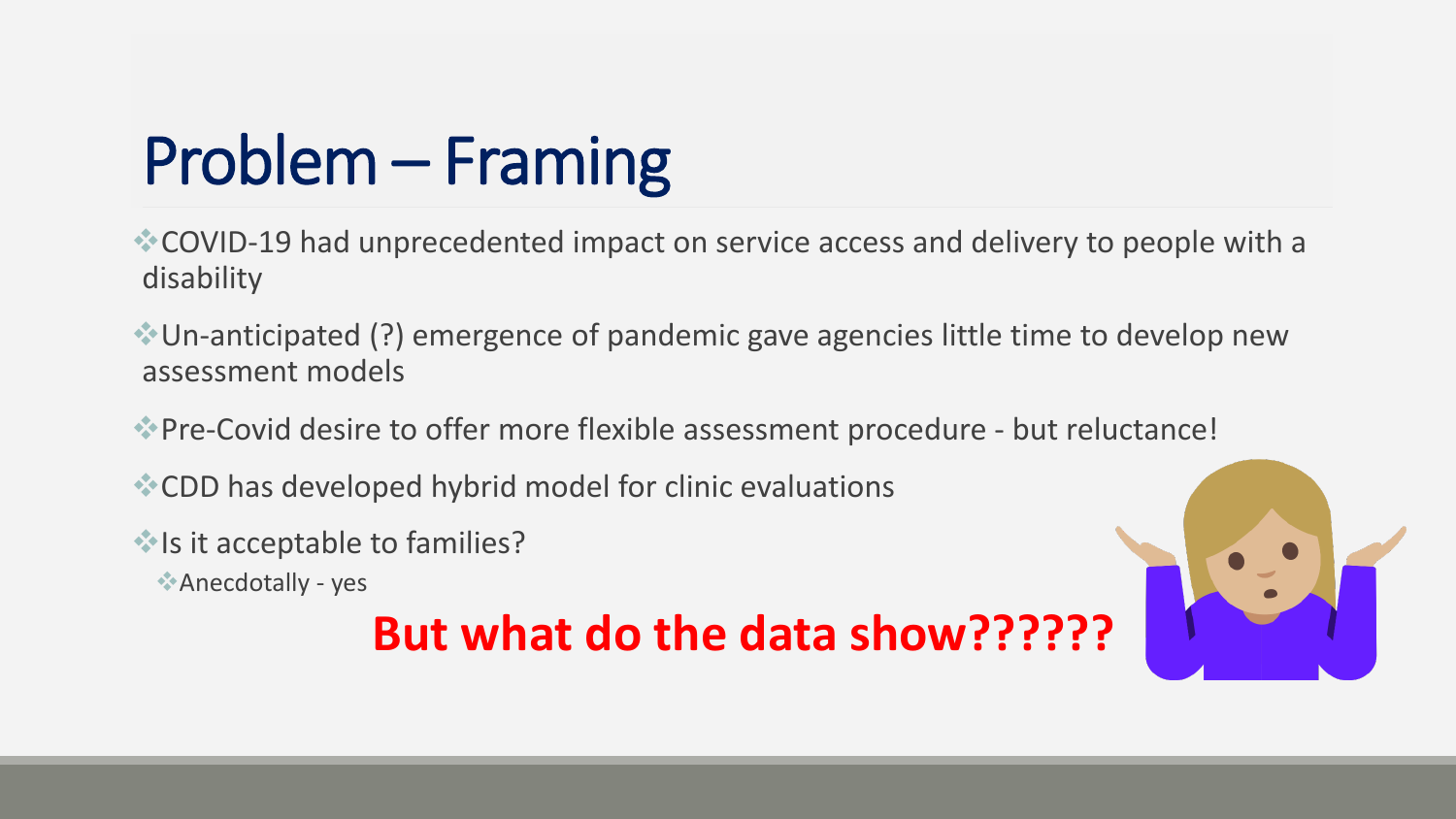## Product

Collaborated with CDD Center Evaluation Services, Dr. Anthony Cahill & Dr. Heidi Fredline & developed survey

- Shared survey with two CDD clinicians for feedback prior to finalization
- E-mailed to all UNM CDD evaluation clinic participants *(40/300 responded)*
- Offered option for participants to have follow-up telephone surveys
- Dissemination
	- Shared survey with CDD Director, and Clinic Directors
	- Shared with CDD clinicians

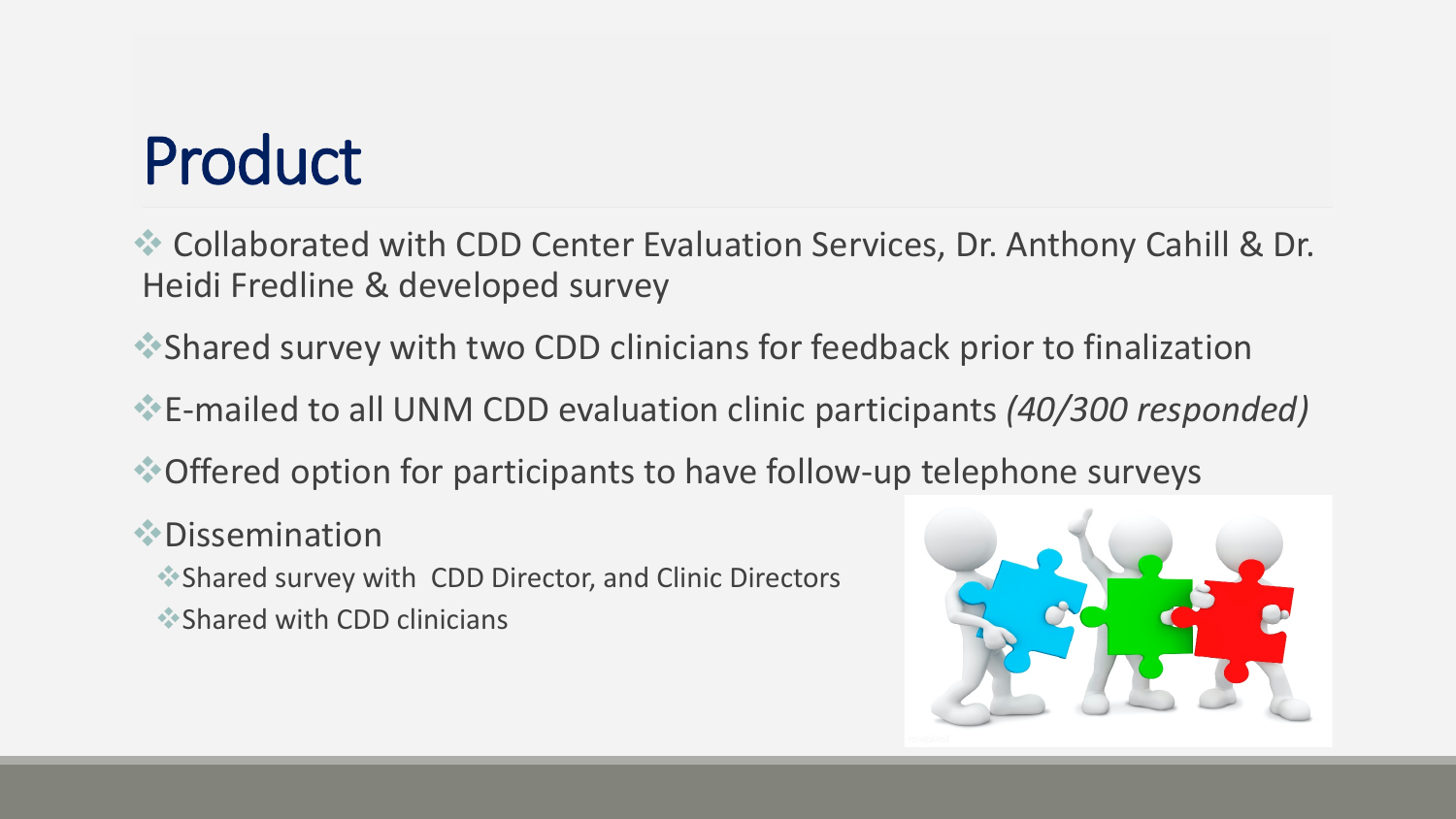### Research

 Patients/Caregivers indicate interest in TH for future care 86 % Overall high rates of satisfaction for TH during COVID Client Outcomes Specific to Autism Diagnostic Telehealth Services:

- Telehealth models of Autism assessment dating back to the 1990's
- Effective and socially valid for underserved clients
- High rates of satisfaction from providers and clients
- Issue of selection bias in outcome results Grand Controller Controller Controller Grubaugh, et al (2008)



Andrews, et al (2020)

Rametta, et al (2020)

Vismara, Young, & Rogers (2012) lacono, Dissanayake, Trembath, Hudry, Erickson, & Spong (2016)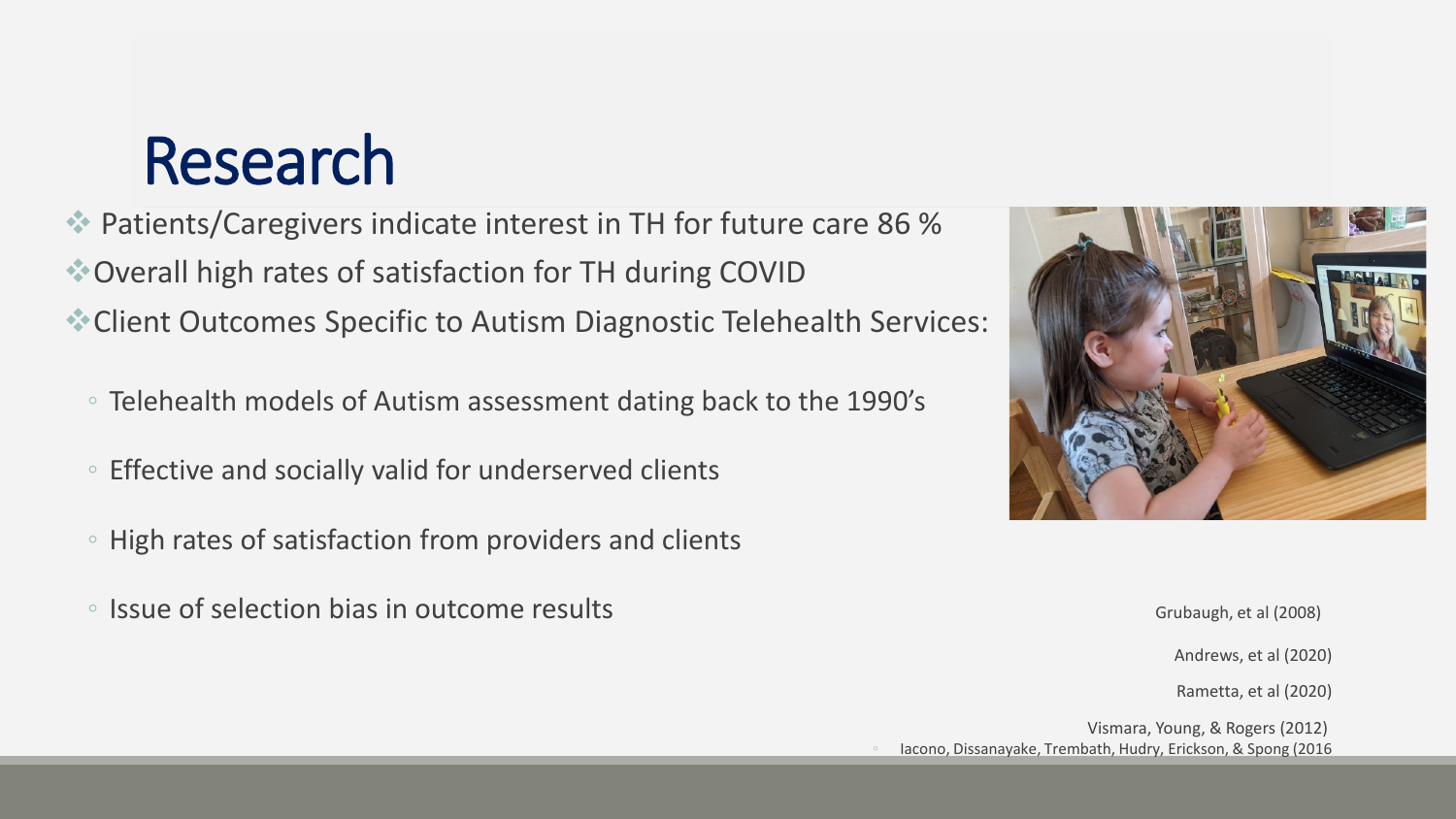### Results All: How much do you agree or disagree with each statement? The Clinical Evaluation Team:

|                                                                    | <b>STRONGLY</b><br><b>AGREE</b> | <b>AGREE</b> | <b>DISAGREE</b> | <b>STRONGLY</b><br><b>DISAGREE</b> | <b>TOTAL</b> |
|--------------------------------------------------------------------|---------------------------------|--------------|-----------------|------------------------------------|--------------|
| Explained the evaluation process clearly                           | 50.00%<br>18                    | 50.00%<br>18 | 0.00%<br>Ü      | 0.00%                              | 36           |
| Took time to answer my questions and<br>concerns                   | 54.05%<br>20                    | 45.95%<br>17 | 0.00%<br>0      | 0.00%                              | 37           |
| Shared information in a way I could<br>understand                  | 54.29%<br>19                    | 45.71%<br>16 | 0.00%           | 0.00%<br>Ü                         | 35           |
| Clearly explained how the overall evaluation<br>process would work | 51.35%<br>19                    | 48.65%<br>18 | 0.00%<br>0      | 0.00%                              | 37           |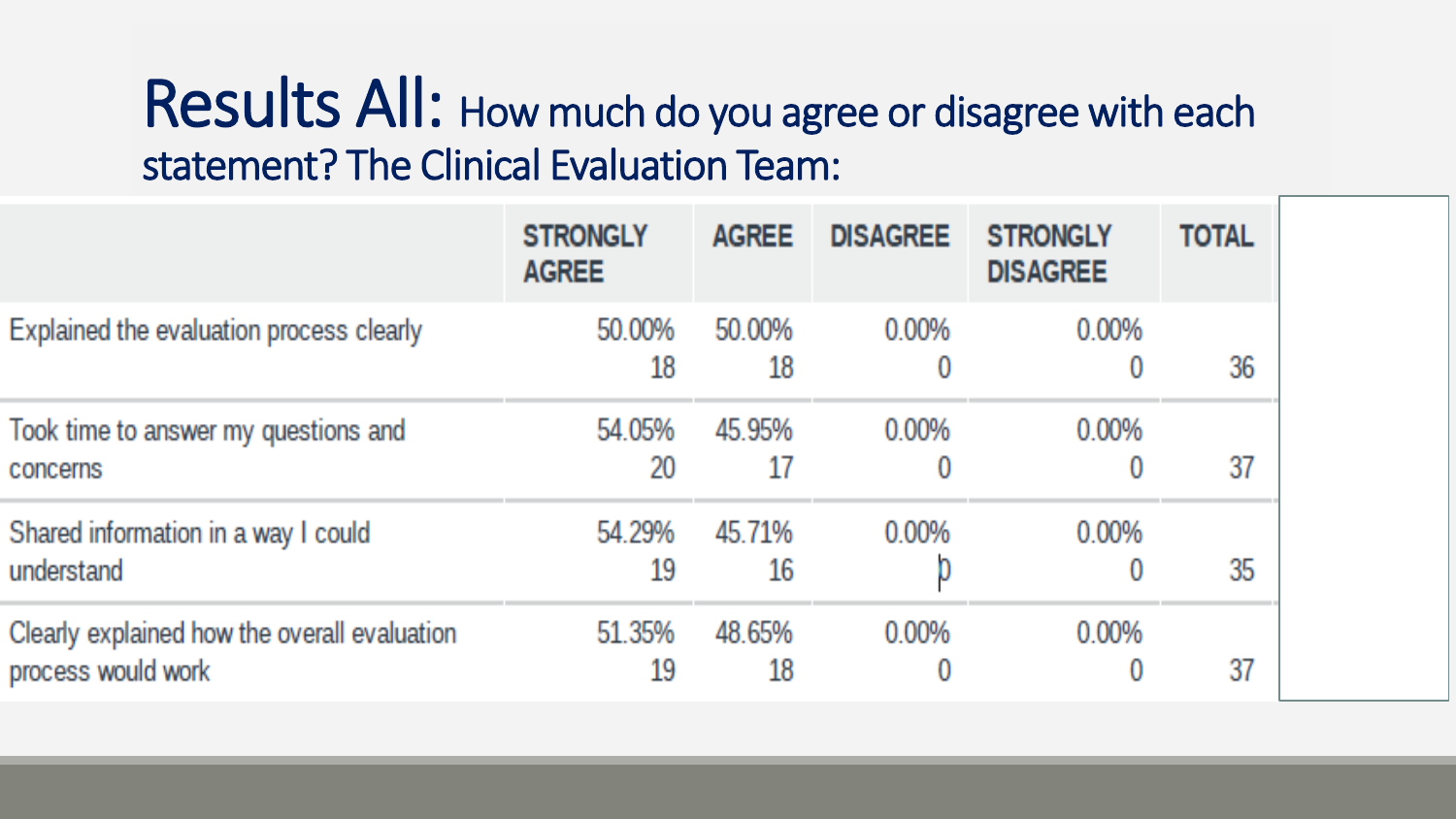#### Results: In-clinic visits How much do you agree or disagree with each statement? The Clinical Evaluation Team:

|                                                            | <b>STRONGLY</b><br><b>AGREE</b> | <b>AGREE</b> | <b>DISAGREE</b> | <b>STRONGLY</b><br><b>DISAGREE</b> | <b>TOTAL</b> |
|------------------------------------------------------------|---------------------------------|--------------|-----------------|------------------------------------|--------------|
| Listened to my concerns                                    | 51.61%<br>16                    | 48.39%<br>15 | 0.00%<br>0      | 0.00%<br>0                         | 31           |
| Took my input seriously                                    | 50.00%<br>15                    | 46.67%<br>14 | 3.33%           | 0.00%<br>0                         | 30           |
| Provided enough time for questions and<br>answers          | 48.39%<br>15                    | 48.39%<br>15 | 3.23%           | 0.00%<br>0                         | 31           |
| Helped me and my child feel comfortable                    | 50.00%<br>15                    | 50.00%<br>15 | 0.00%<br>0      | 0.00%<br>0                         | 30           |
| Provided valuable feedback                                 | 46.67%<br>14                    | 50.00%<br>15 | 3.33%           | 0.00%<br>0                         | 30           |
| Took proper COVID precautions (wore mask,<br>washed hands) | 48.39%<br>15                    | 51.61%<br>16 | 0.00%<br>0      | 0.00%<br>0                         | 31           |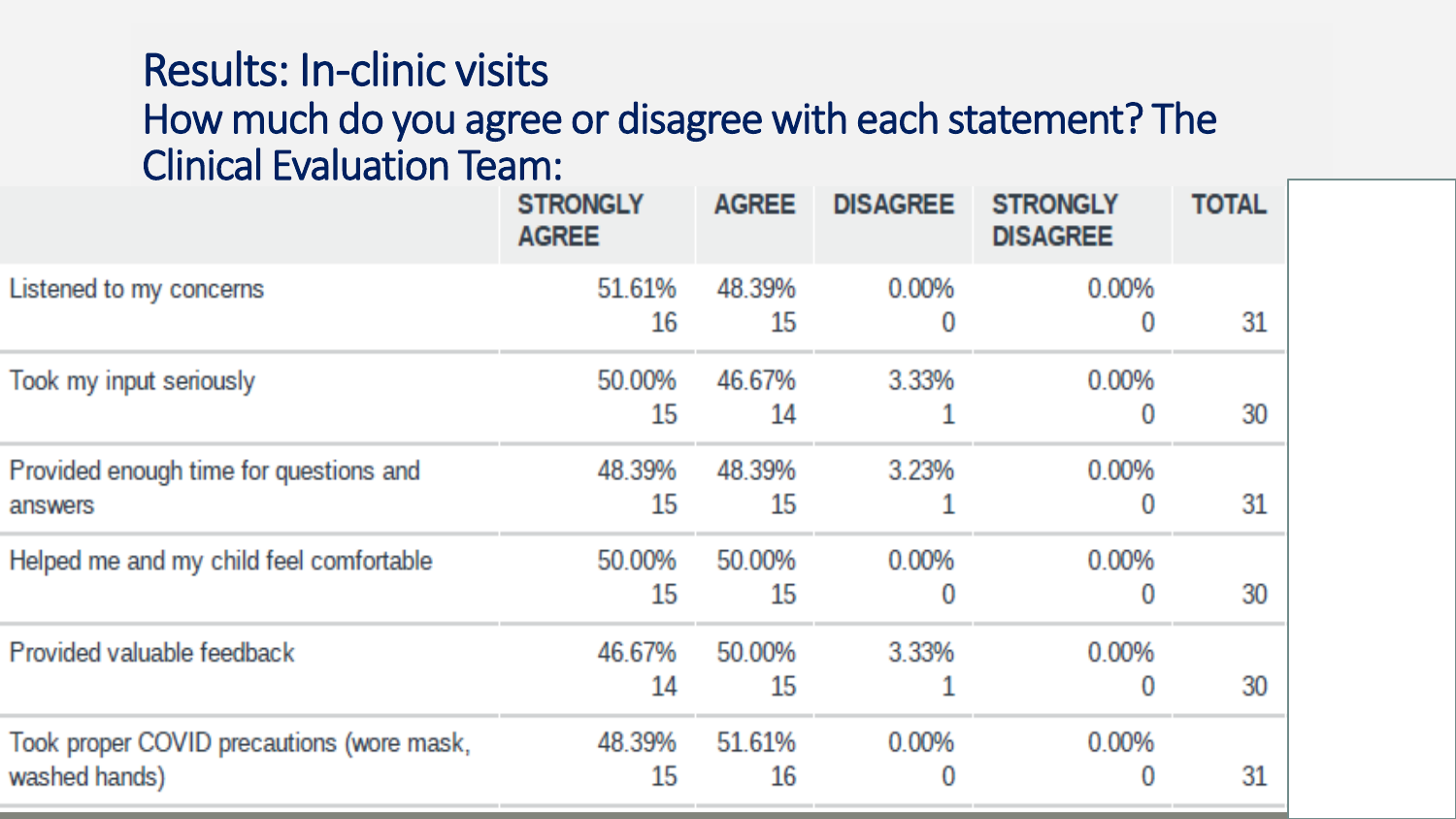#### Results: TH ONLY How much do you agree or disagree with each statement? The Clinical Evaluation Team:

|                                                          | <b>STRONGLY</b><br><b>AGREE</b> | <b>AGREE</b> | <b>DISAGREE</b> | <b>STRONGLY</b><br><b>DISAGREE</b> | <b>TOTAL</b> |
|----------------------------------------------------------|---------------------------------|--------------|-----------------|------------------------------------|--------------|
| Listened to my concerns                                  | 33.33%<br>2                     | 66.67%<br>4  | 0.00%           | 0.00%                              | 6            |
| Took my input seriously                                  | 33.33%<br>2                     | 66.67%<br>4  | 0.00%           | 0.00%                              | 6            |
| Answered my questions thoroughly                         | 33.33%<br>2                     | 66.67%<br>4  | 0.00%           | 0.00%                              | 6            |
| Helped me and my child feel comfortable                  | 33.33%<br>2                     | 66.67%<br>4  | 0.00%           | 0.00%                              | 6            |
| Provided valuable feedback                               | 33.33%<br>2                     | 66.67%<br>4  | 0.00%           | 0.00%                              | 6            |
| Could clearly see my child's skills and<br>challenges    | 33.33%<br>2                     | 66.67%<br>4  | 0.00%           | 0.00%                              | 6            |
| Made sure the Zoom meeting was<br>confidential & private | 50.00%<br>2                     | 50.00%<br>2  | 0.00%           | 0.00%                              | 4            |
| Overall, the technology worked well                      | 33.33%                          | 66.67%       | 0.00%           | 0.00%                              | 6            |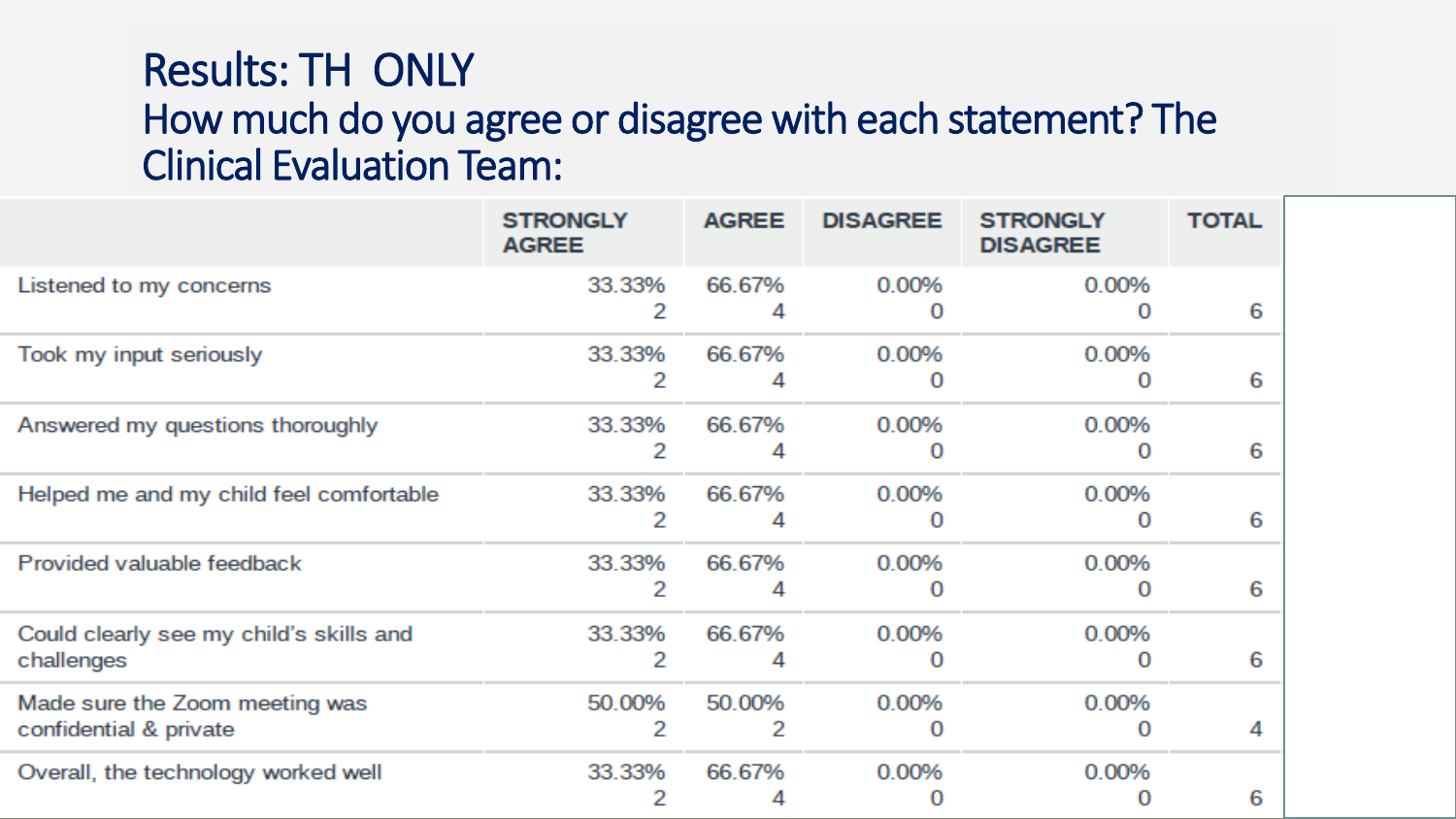### Qualitative:

"They were very supportive and patient in answering our questions."

"Everything went well"

"It could have been shorter… a lot of information to cover on a Zoom meeting"

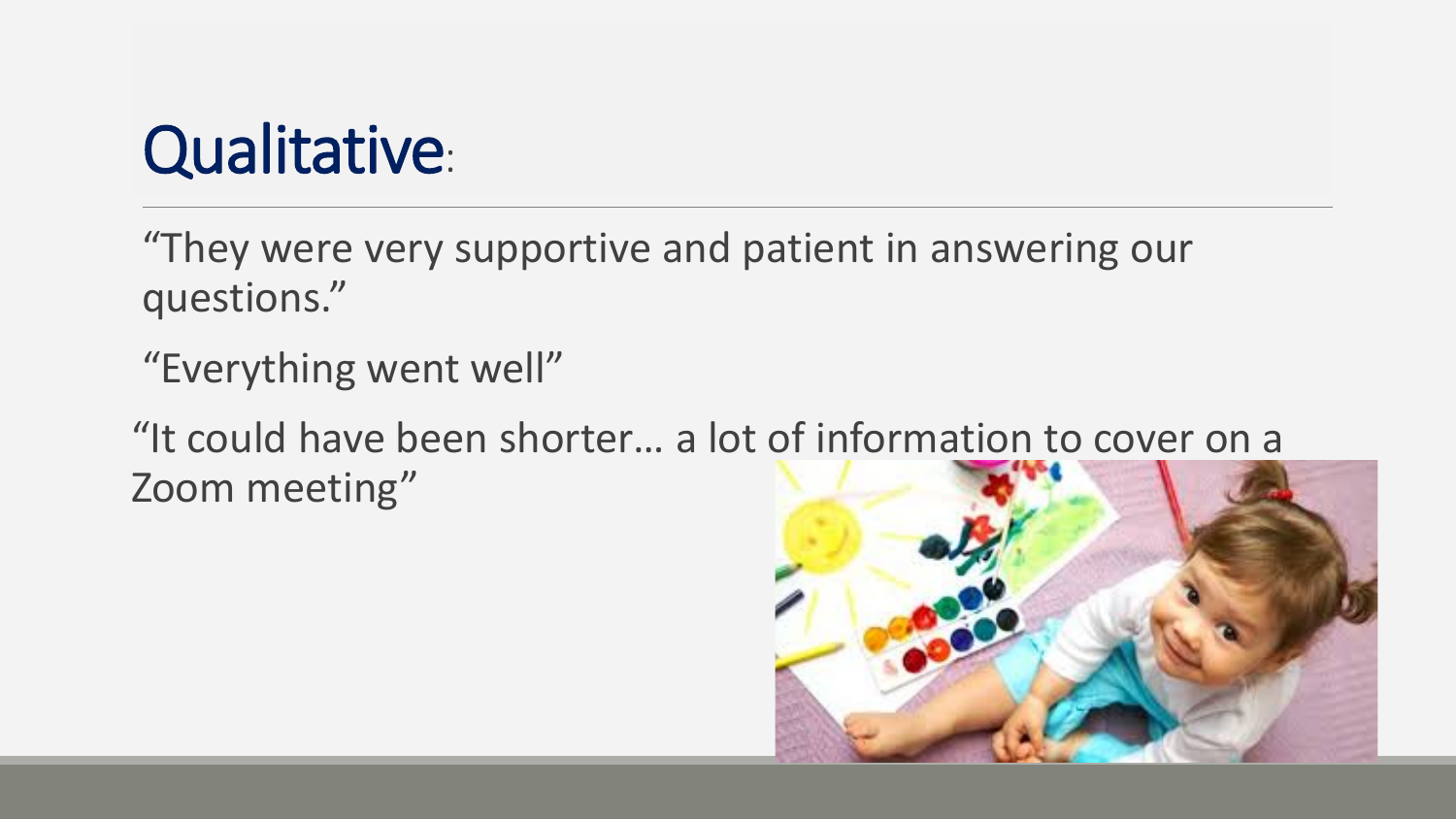### Future Directions

- How to incorporate in long-term
- Measuring provider satisfaction
- Encouraging follow up phone surveys
- Focus groups





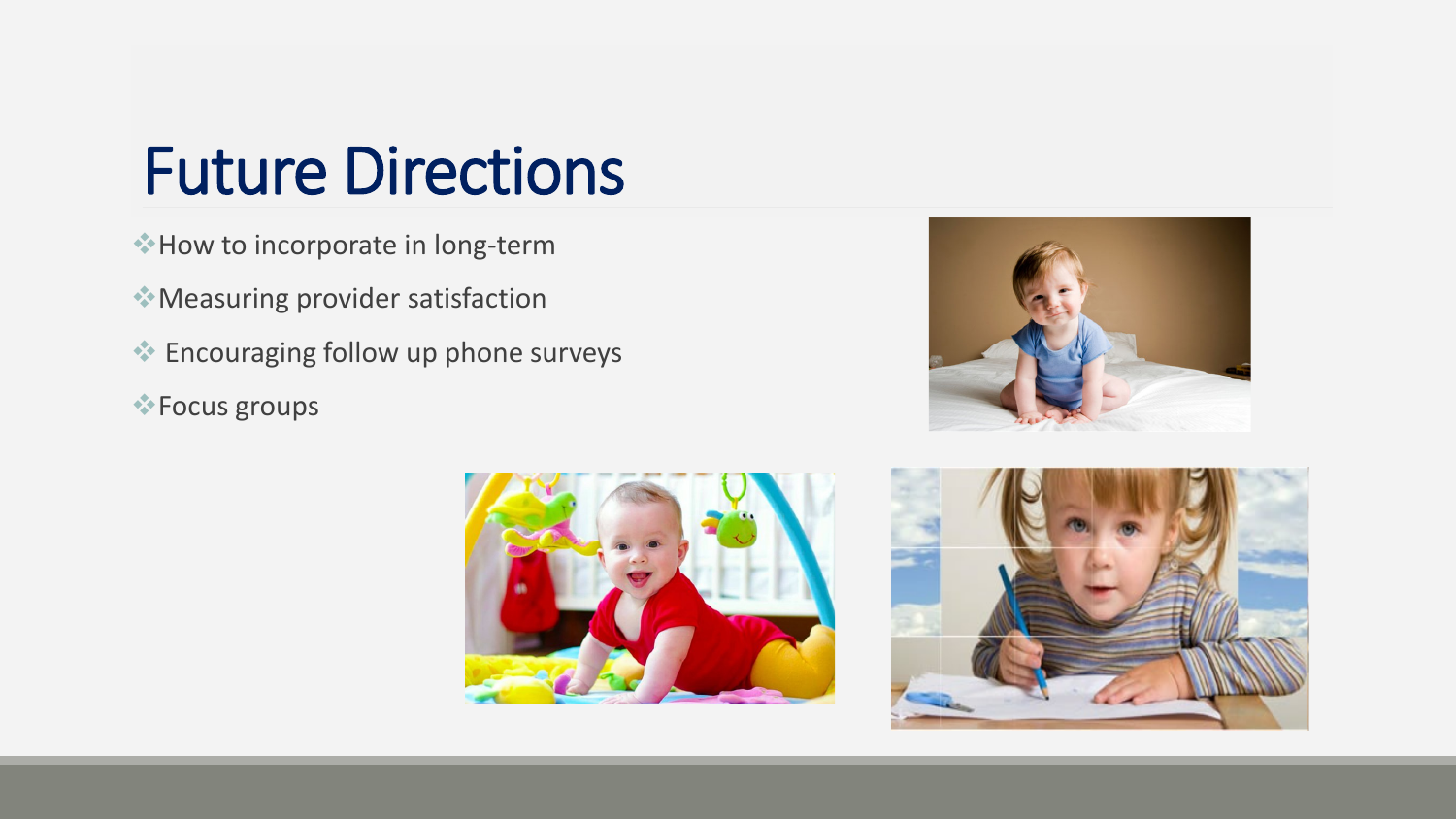

# **Reflections**

- Helpful to have data for hesitant clinicians
- Project left me feeling hopeful for the future & what is possible
- Need to acknowledge difference between TH evaluations & TH treatment
- How important it is to get feedback from patients, in clinical work this is not routinely done in formal ways
- Writing a survey not for the light-hearted!
- Importance of collaboration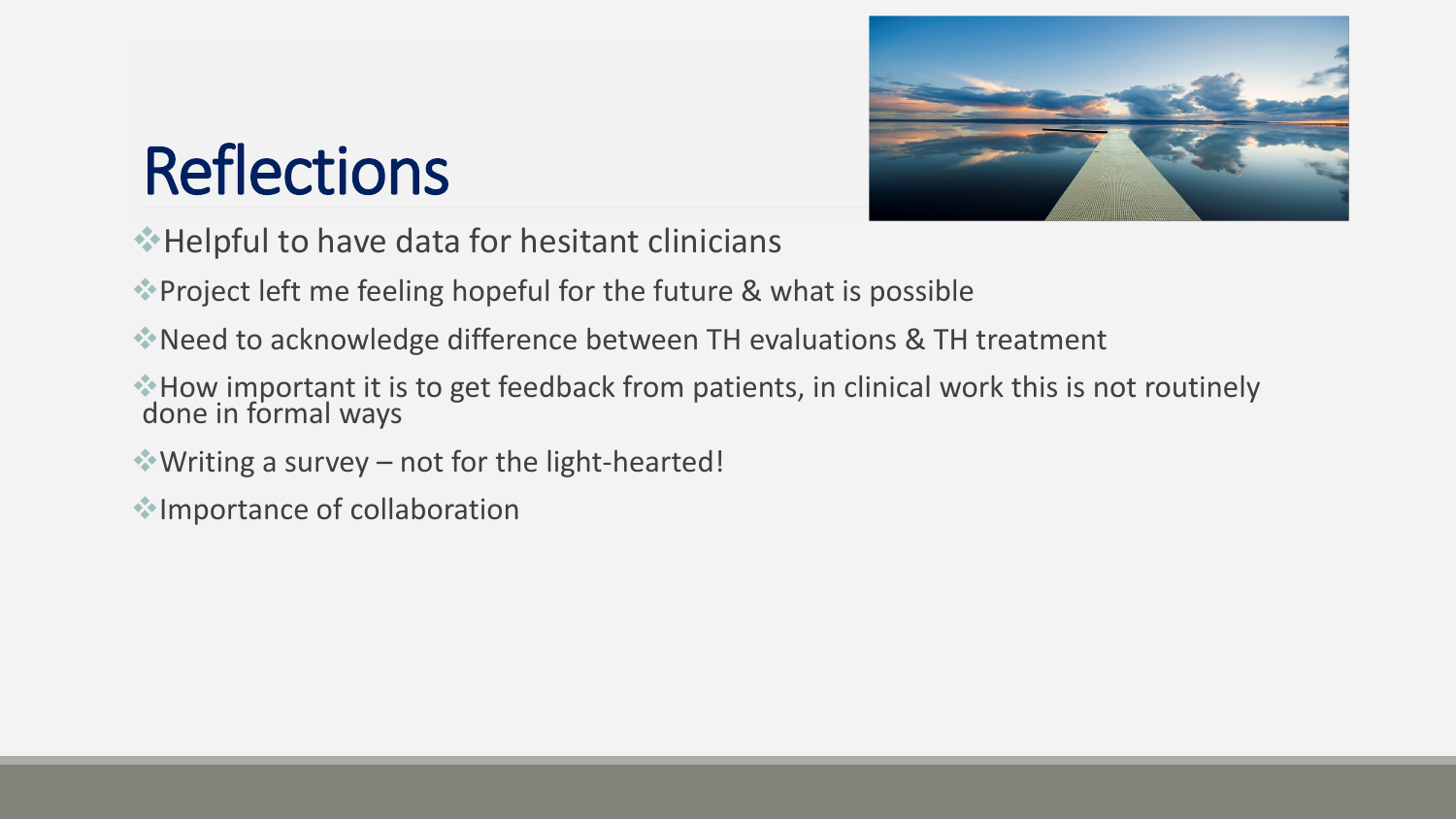### References

Grubaugh A, Cain G, Elhai J, Patrick S, Frueh B. Attitudes toward medical and mental health care delivered via telehealth applications among rural and urban primary care patients. *Journal of Nervous and Mental Disease* 2008, 196(2):

Andrews E, Berghofer K, Long J, Prescott A, Caboral-Stevens. Satisfaction with the use of telehealth during COVID-19: An integrative Review, *International Journal of Nursing Studies Advances.* 2020;

Iacono T, Dissanayake C, Trembath D, Hudry K, Erickson S, Spong J. Family and practitioner perspectives on telehealth for services to young children with autism. *Stud Health Technol Inform*. 2016;231:63–73

Rametta, S, Fridinger S, Gonzalez A, Xian, J, Galer, P, Kaufman M, Prelack M, Sharif U, Fitzgerald M. Analyzing 2, 589 child<br>neurology telehealth encounter\s necessitated by the COVID-19 pandemic Neurology 2020;95:e1257-e1

Vismara LA, Young GS,Rogers SJ. Telehealth for expanding the reach of early autism training to parents. *Autism Res Treat*. 2012;2012 10.1155/2012/121878